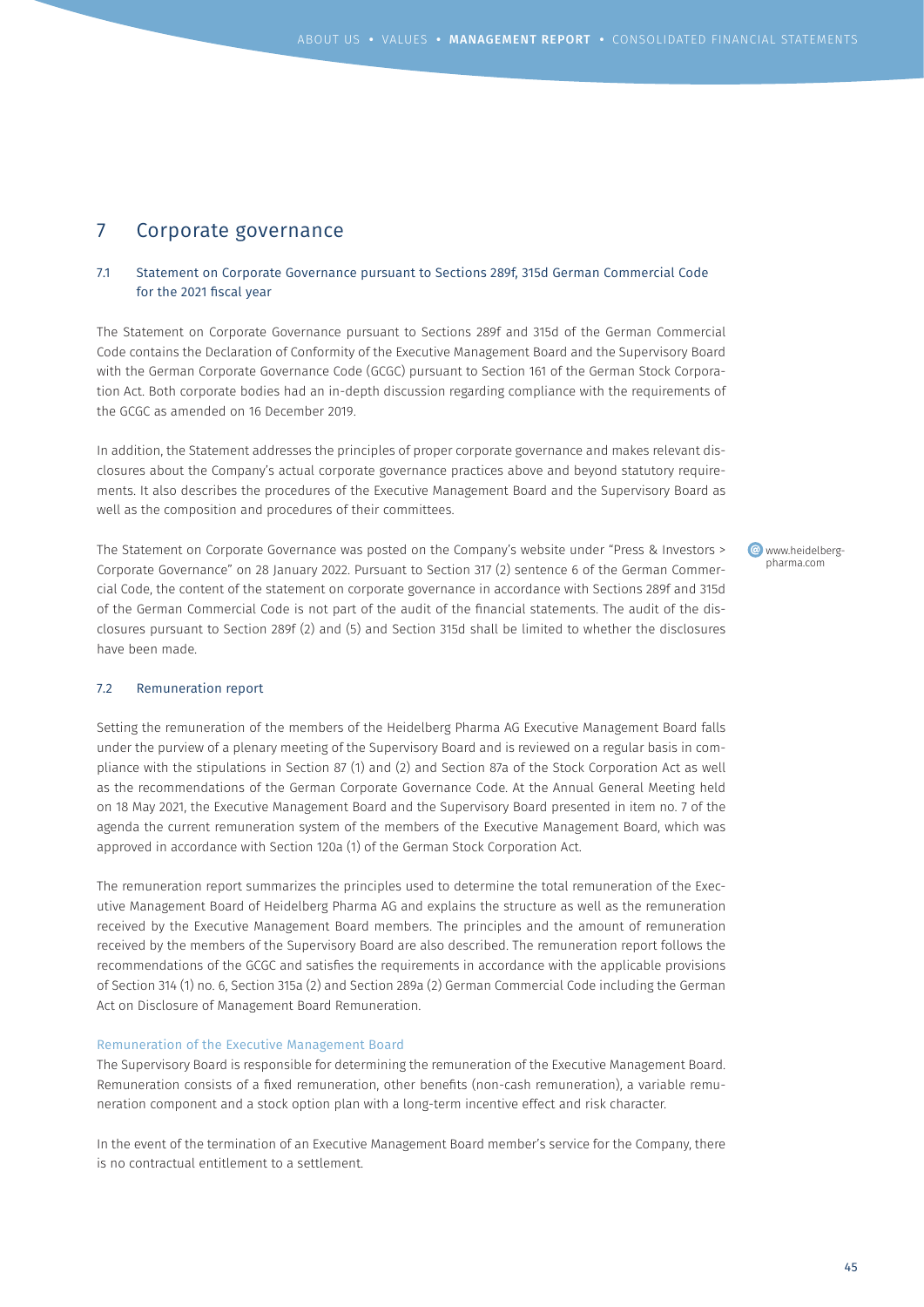## Fixed remuneration and benefits

The annual salary of members of the Executive Management Board is determined for the term of office and paid in equal amounts over twelve months. These salaries take into account the financial position of Heidelberg Pharma AG and the level of remuneration paid by competitors.

In addition to his fixed remuneration of €263 thousand, Dr. Schmidt-Brand, whose director's contract was extended during the year until the end of August 2024 effective September 2021, receives the following noncash benefits: Under the director's contract, Heidelberg Pharma Research GmbH makes payments into a defined-contribution, reinsured pension plan. In 2021, this payment amounted to €11 thousand (previous year: €11 thousand). As in the previous year, €3 thousand were paid into a pension fund.

No non-cash benefits within the context of a pension were granted to Professor Pahl in the fiscal year ended in addition to his fixed remuneration of €240 thousand.

In addition, company cars were made available to both members of the Executive Management Board for the entire fiscal year. The value of this non-cash benefit in 2021 was €8 thousand for Dr. Schmidt-Brand (previous year: €8 thousand) and €13 thousand (previous year: €13 thousand) for Professor Pahl.

No further benefit obligations exist towards the members of the Executive Management Board.

### Variable remuneration

Variable remuneration is contingent upon the achievement of personal targets and Heidelberg Pharma's performance targets. The performance-based remuneration of the members of the Company's Executive Management Board is primarily tied to long-term, sustainable, strategical and financial corporate goals of Heidelberg Pharma and refers to the achievement of milestones that are defined at the beginning of each fiscal year. The degree of target achievement and the associated amount of variable remuneration are assessed and determined by the Supervisory Board.

After his director's contract was extended and his remuneration was adjusted during the year, Dr. Schmidt-Brand receives a maximum annual bonus of €110 thousand (previously €100 thousand). As a result, his maximum annual remuneration comprising fixed and variable remuneration amounts to €373 thousand. In the fiscal year now ended, Dr. Schmidt-Brand was paid a bonus of €71 thousand for the 2020 fiscal year.

Professor Pahl's annual bonus is capped at €100 thousand. As a result, his maximum annual remuneration comprising fixed and variable remuneration amounts to €340 thousand. In the fiscal year now ended, Professor Pahl was also paid a bonus of €71 thousand for the 2020 fiscal year.

#### Remuneration component with incentive effect and risk character

This remuneration component is based on the 2011, 2017 and 2018 Stock Option Plans which were adopted by the respective Annual General Meetings and can be exercised after four years at the earliest.

This holding period provides a long-term incentive to increase the Company's value. No further requirements beyond the holding period need to be met.

The Supervisory Board grants stock options based on the tasks of the respective member of the Management Board, his/her personal performance, the economic situation, the performance and outlook of the enterprise as well as the common level of the remuneration taking into account the peer companies and the remuneration structure.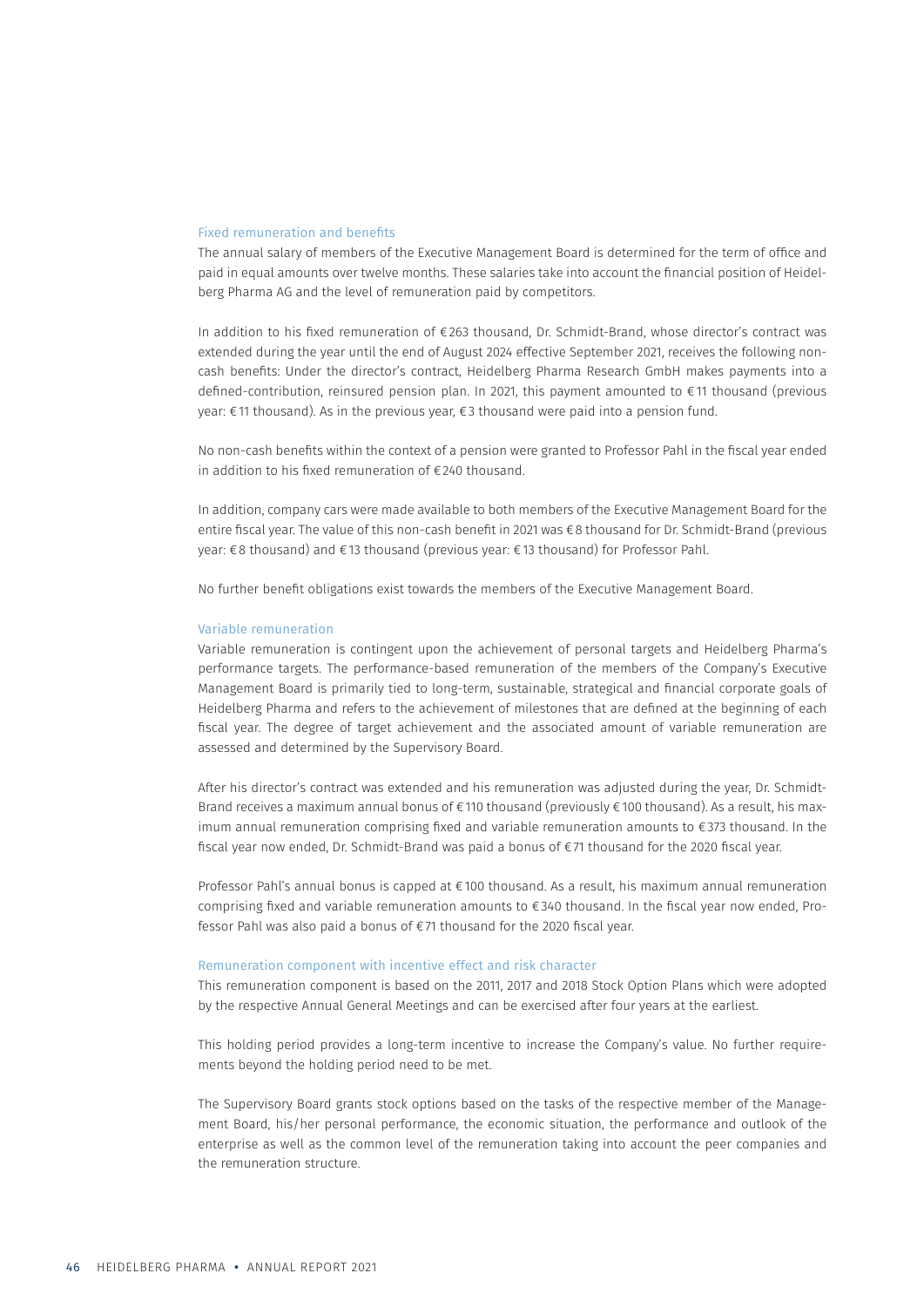In fiscal year 2021, new stock options were issued under the 2018 Stock Option Plan, with 37,000 stock options granted to each member of the Executive Management Board. An amount of €227 thousand is recognized as a remuneration component representing the grant date fair value, of which €114 thousand relates to Dr. Schmidt-Brand and €114 thousand to Professor Pahl.

As of the 30 November 2021 reporting date, the active members of the Executive Management Board held the following options:

|                   | Maximum                                                 | Stock options issued |                                              |         |  |  |  |
|-------------------|---------------------------------------------------------|----------------------|----------------------------------------------|---------|--|--|--|
| Stock option plan | issuance to<br>Executive<br>Management<br>Board members |                      | Dr. Jan Schmidt-Brand Professor Andreas Pahl | Total   |  |  |  |
| 2011              | 346,924                                                 | 222,000              | 90.000                                       | 312,000 |  |  |  |
| 2017              | 201,200                                                 | 100,600              | 100.600                                      | 201,200 |  |  |  |
| 2018              | 298,100                                                 | 111,525              | 111,525                                      | 223,050 |  |  |  |
| Total             | 846,224                                                 | 434,125              | 302,125                                      | 736,250 |  |  |  |

At the reporting date of 30 November 2021, three former members of the Executive Management Board held a total of 25,500 options under the 2011 Stock Option Plan.

Overall, the following fixed and variable remuneration components as well as non-cash remuneration and the grant date fair value of pre-emption rights (or the issue of stock options) for Executive Management Board members were recognized as an expense in the 2021 fiscal year:

| Fixed<br>remuneration<br>Executive<br>€ |         | remuneration <sup>1</sup><br>€ |         | Variable Other remuneration<br>(non-cash benefits)<br>€ |        | Issuance of stock<br>options<br>€ |         | Total<br>remuneration <sup>1,2</sup><br>€ |         |         |
|-----------------------------------------|---------|--------------------------------|---------|---------------------------------------------------------|--------|-----------------------------------|---------|-------------------------------------------|---------|---------|
| Management<br>Board member              | 2021    | 2020                           | 2021    | 2020                                                    | 2021   | 2020                              | 2021    | 2020                                      | 2021    | 2020    |
| Dr. Jan<br>Schmidt-Brand <sup>2</sup>   | 262,500 | 255,000                        | 76,875  | 75,000                                                  | 21,395 | 21,395                            | 113,590 | 0                                         | 474,360 | 351,395 |
| Professor Andreas<br>Pahl               | 240,000 | 206,667                        | 75,000  | 75,000                                                  | 13,276 | 13,276                            | 113,590 | $\Omega$                                  | 441,866 | 294,942 |
| Total                                   | 502,500 | 461,667                        | 151,875 | 150,000                                                 | 34,670 | 34,670                            | 227,180 | 0                                         | 916,225 | 646,337 |

1 The exact variable remuneration is usually determined and paid in the following fiscal year. The figures shown here for the 2021 fiscal year are based on provisions that were determined on the basis of assumptions and historical data.

2 The remuneration of Dr. Schmidt-Brand refers to his work as Chief Executive Officer and Chief Financial Officer of Heidelberg Pharma AG and as Managing Director of Heidelberg Pharma Research GmbH. A portion of €258 thousand (previous year: €248 thousand) of the total remuneration is attributable to his work as a member of the Executive Management Board of Heidelberg Pharma AG.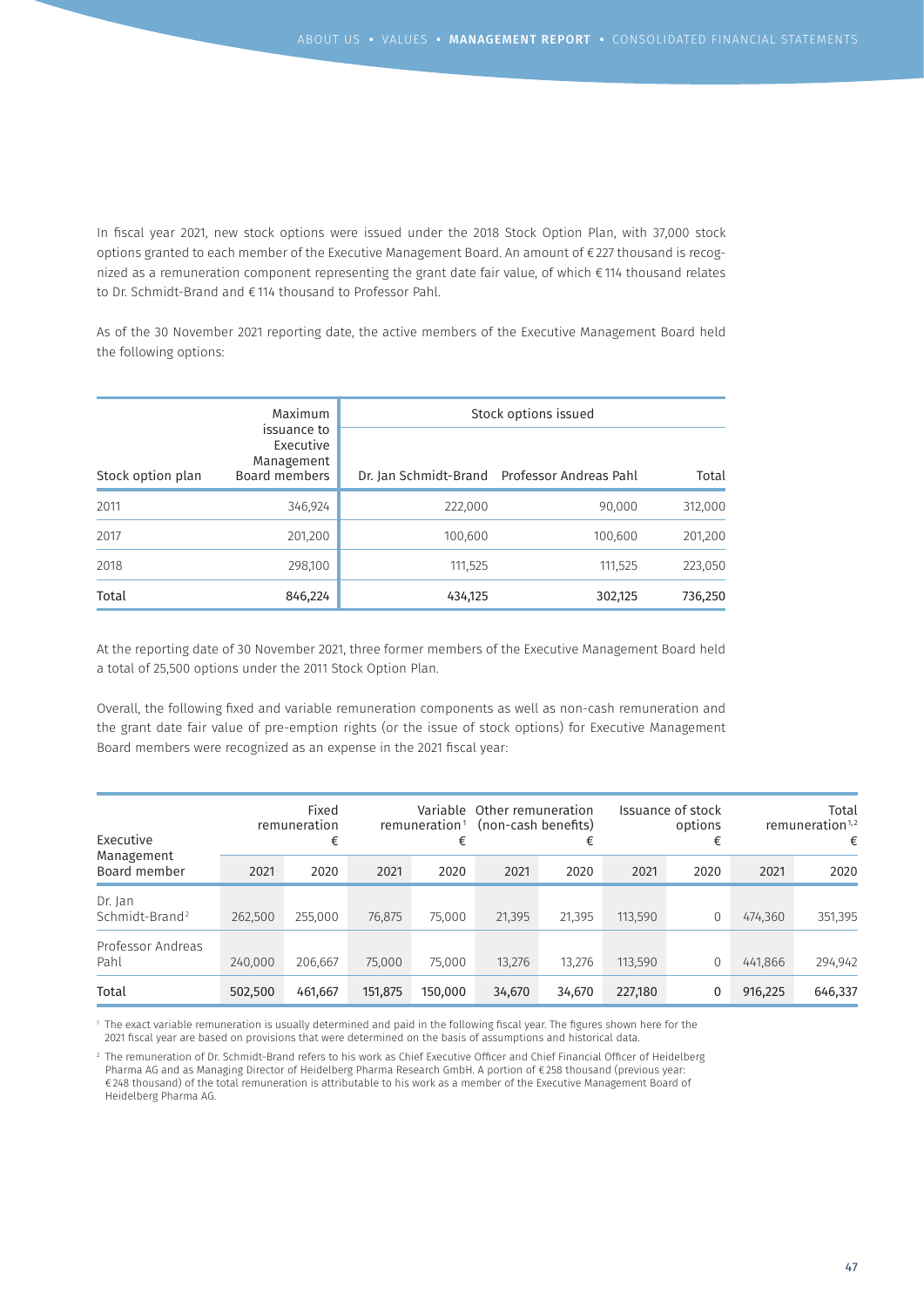The following overviews show the stock options held by members of the Executive Management Board during the year under review and changes in these holdings, as well as the portion of staff costs per beneficiary attributable to these stock options:

| <b>Executive Management</b><br>Board member | 30 Nov. 2020<br>Number | Additions<br>Number | Expiry/<br>return<br>Number | Exercise<br>Number | 30 Nov. 2021<br>Number |
|---------------------------------------------|------------------------|---------------------|-----------------------------|--------------------|------------------------|
| Dr. Jan Schmidt-Brand                       | 397,125                | 37,000              | $\Omega$                    |                    | 434,125                |
| Professor Andreas Pahl                      | 265,125                | 37,000              | $\Omega$                    |                    | 302.125                |
| Total                                       | 662,250                | 74,000              | 0                           | 0                  | 736,250                |

| <b>Executive Management</b><br>Board member | Expense in the 2021 IFRS statement<br>of comprehensive income<br>€ | Fair value of the options held <sup>1</sup><br>€ |
|---------------------------------------------|--------------------------------------------------------------------|--------------------------------------------------|
| Dr. Jan Schmidt-Brand                       | 87.007                                                             | 734.191                                          |
| Professor Andreas Pahl                      | 84.788                                                             | 488.787                                          |
| Total                                       | 171,795                                                            | 1,222,978                                        |

<sup>1</sup> As of the respective issue date

As in the previous year, no expense was recognized for former members of the Executive Management Board.

The following figures applied to the previous period:

| Executive Management<br>Board member | 30 Nov. 2019<br>Number | Additions<br>Number | Expiry/<br>return<br>Number | Exercise<br>Number | 30 Nov. 2020<br>Number |
|--------------------------------------|------------------------|---------------------|-----------------------------|--------------------|------------------------|
| Dr. Jan Schmidt-Brand                | 397.125                |                     |                             |                    | 397.125                |
| Professor Andreas Pahl               | 265,125                |                     | $\left( \right)$            |                    | 265,125                |
| Total                                | 662,250                |                     | 0                           | 0                  | 662.250                |

| Executive Management<br>Board member | Expense in the 2020 IFRS statement<br>of comprehensive income<br>€ | Fair value of the options held <sup>1</sup><br>€ |
|--------------------------------------|--------------------------------------------------------------------|--------------------------------------------------|
| Dr. Jan Schmidt-Brand                | 91.400                                                             | 620,601                                          |
| Professor Andreas Pahl               | 76.620                                                             | 375.197                                          |
| Total                                | 168,020                                                            | 995.798                                          |

<sup>1</sup> As of the respective issue date